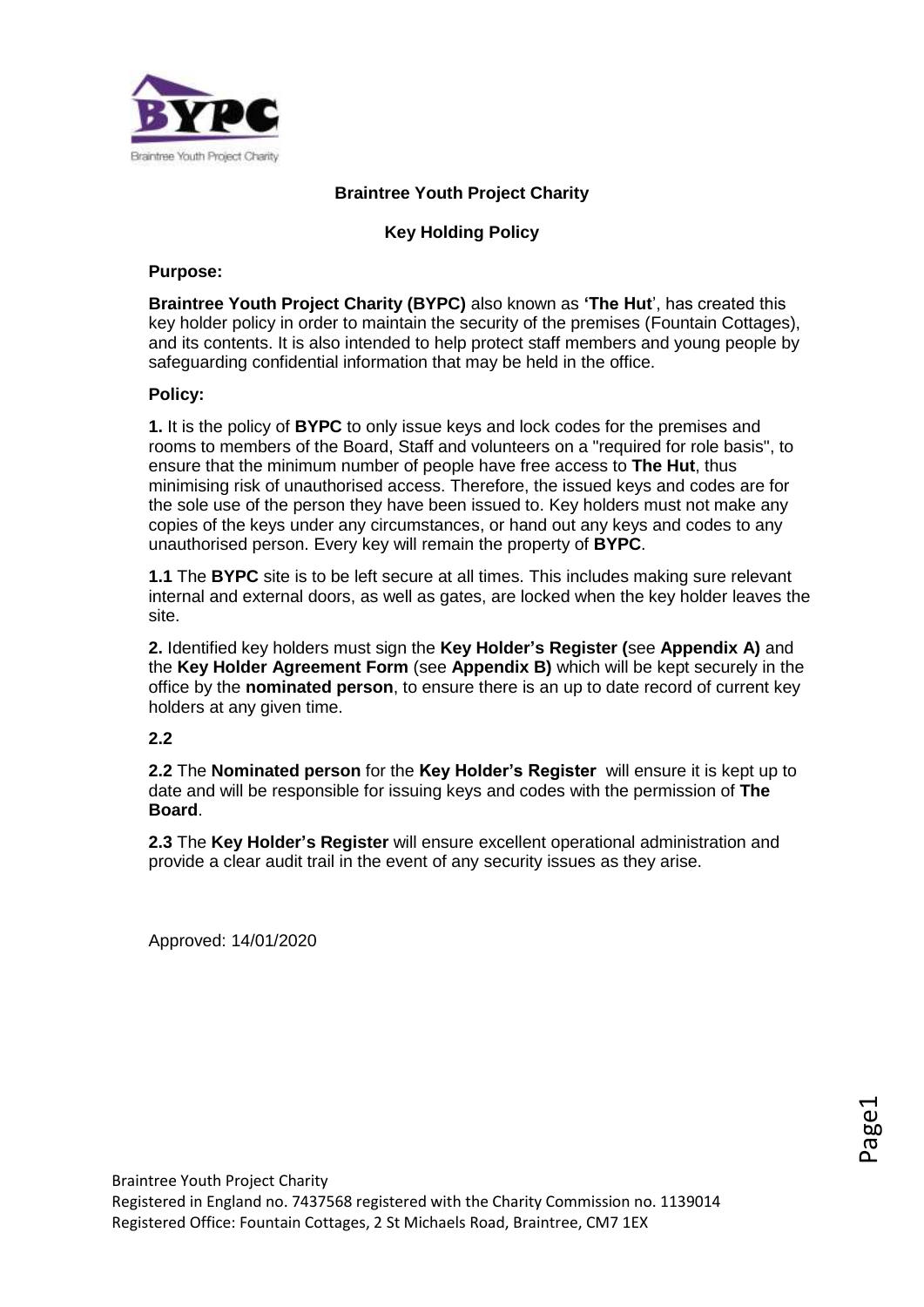

# **Appendix A**

# **Key Holder Register**

The list below shows a current record of key holders for Fountain Cottages (BYPC). All persons who have been given a set of keys, must sign below to state when they have been given them and when they have been returned.

| <b>Name</b> | Set | <b>Date</b> | <b>Signed Out</b> | <b>Date</b> | Signed In |
|-------------|-----|-------------|-------------------|-------------|-----------|
|             |     |             |                   |             |           |
|             |     |             |                   |             |           |
|             |     |             |                   |             |           |
|             |     |             |                   |             |           |
|             |     |             |                   |             |           |
|             |     |             |                   |             |           |
|             |     |             |                   |             |           |
|             |     |             |                   |             |           |
|             |     |             |                   |             |           |
|             |     |             |                   |             |           |
|             |     |             |                   |             |           |
|             |     |             |                   |             |           |
|             |     |             |                   |             |           |
|             |     |             |                   |             |           |
|             |     |             |                   |             |           |
|             |     |             |                   |             |           |
|             |     |             |                   |             |           |
|             |     |             |                   |             |           |
|             |     |             |                   |             |           |
|             |     |             |                   |             |           |
|             |     |             |                   |             |           |
|             |     |             |                   |             |           |
|             |     |             |                   |             |           |
|             |     |             |                   |             |           |
|             |     |             |                   |             |           |
|             |     |             |                   |             |           |
|             |     |             |                   |             |           |
|             |     |             |                   |             |           |
|             |     |             |                   |             |           |
|             |     |             |                   |             |           |
|             |     |             |                   |             |           |
|             |     |             |                   |             |           |
|             |     |             |                   |             |           |

Braintree Youth Project Charity Registered in England no. 7437568 registered with the Charity Commission no. 1139014 Registered Office: Fountain Cottages, 2 St Michaels Road, Braintree, CM7 1EX